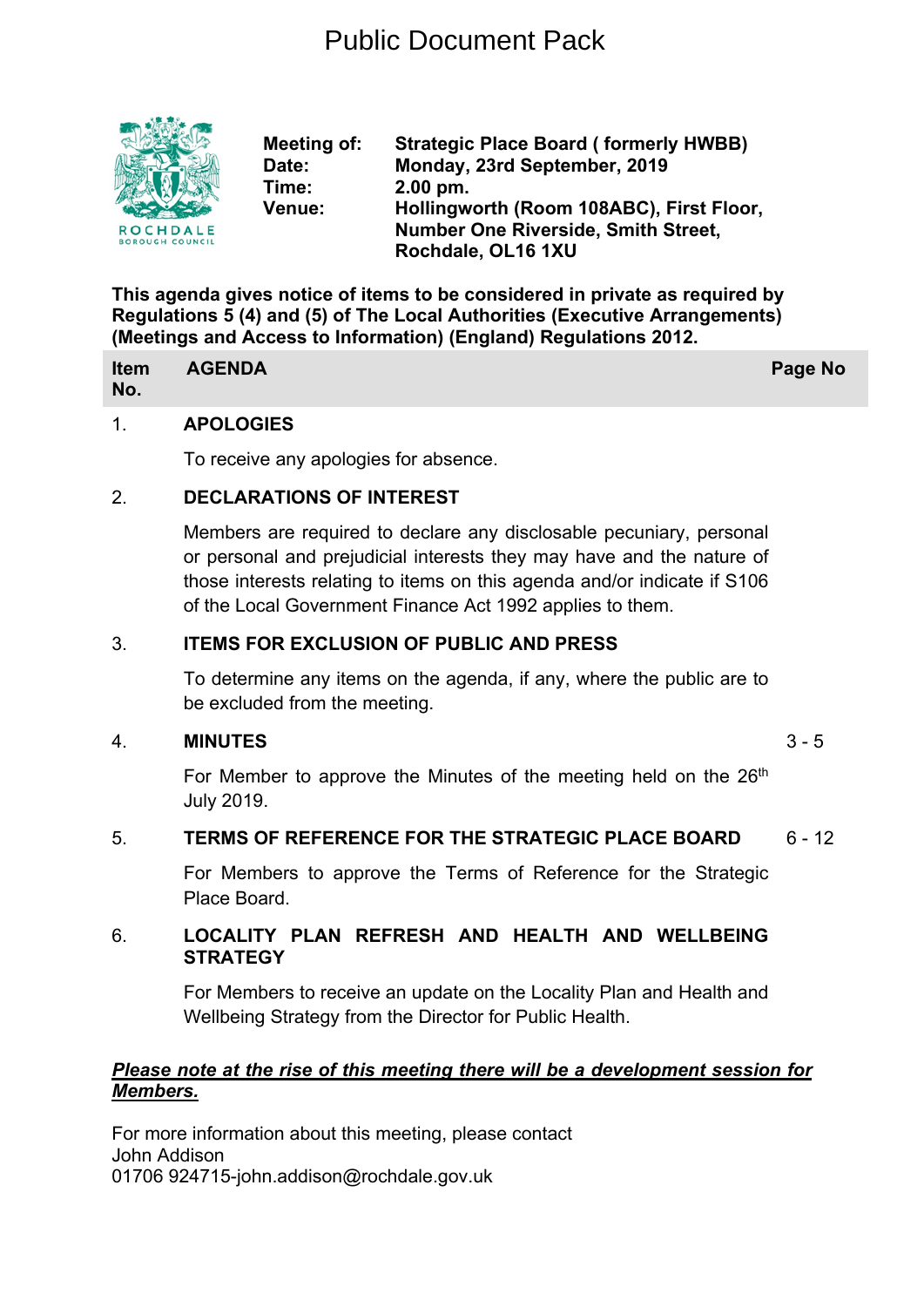# Public Doctor Hampstek

#### **STRATEGIC PLACE BOARD ( FORMERLY HWBB)**

#### **MINUTES OF MEETING Friday, 26 July 2019**

**PRESENT:** Councillor Sara Rowbotham (Chair); Councillors Iftikhar Ahmed, Aspinall, Dearnley and Heakin. Fallon, J. Evans, G. Swarbrick, Jackson, Ruffle, Rumbelow and Smith.

**OFFICERS:** Sally McIvor (Joint Director for Commissioning), Gail Hopper (Director for Children's Services) A. Threlfall (Public Health Specialist), E. Wilson (Public Health and Wellbeing Directorate) John Addison (Senior Governance and Committee Officer). **CONGROMERT ANDIFIES CONGROMERT CONGROMERT CONGROMERT CONGROM**<br>
Friday, 26 July 2019<br>
Sara Rowbotham (Chair); Col<br>
Heakin. Fallon, J. Evans, commin.<br>
Services) A. Threffall (Public<br>
Services) A. Therefall (Public<br>
the Offi

## 1 **APPOINTMENT OF A CHAIR**

The Director for Public Health and Wellbeing welcomed everyone to the first meeting of the Strategic Place Board. The first item of business would be the appointment of a Chair.

The Board unanimously agreed that Councillor Rowbotham be appointed Chair for the municipal year.

#### **RESOLVED**

That Councillor Rowbotham be appointed Chair for the Municipal year 2019/20.

## 2 **APPOINTMENT OF A CHAIR**

The Director for Public Health and Wellbeing welcomed everyone to the first meeting of the Strategic Place Board. The first item of business would be the appointment of a Chair.

The Board unanimously agreed that Councillor Rowbotham be appointed Chair for the municipal year.

#### **RESOLVED**

That Councillor Rowbotham be appointed Chair for the Municipal year 2019/20.

## 3 **APPOINTMENT OF A VICE-CHAIR**

The Chair asked for nominations for the position of Vice-Chair of the Strategic Place Board for the municipal year 2019/20. It was unanimously agree that the Director for Public Health and Wellbeing be appoint.

## **RESOLVED**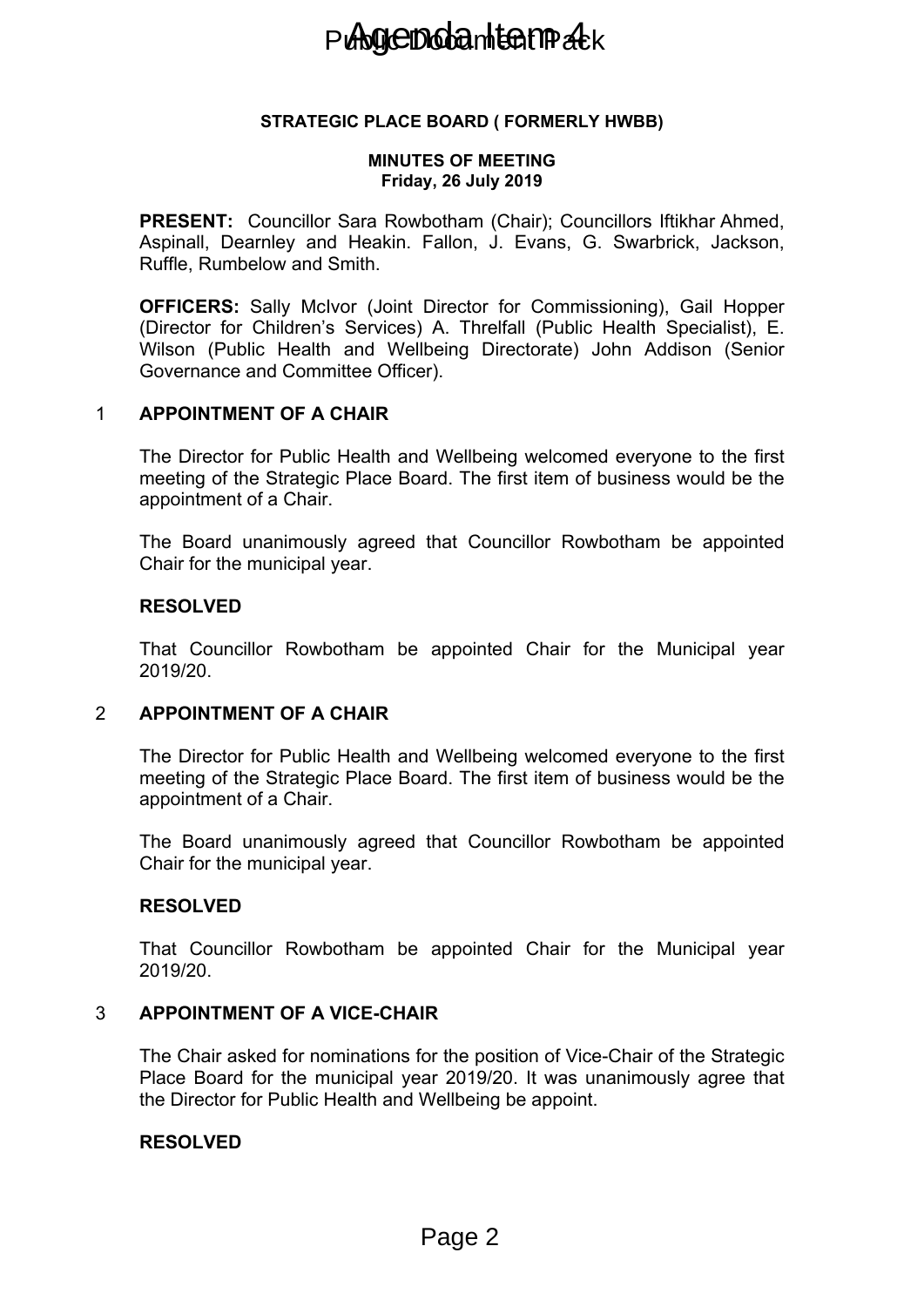That the Director for Public Health and Wellbeing be appointed Vice-Chair for the municipal year 2019/20.

## 4 **APOLOGIES**

## **RESOLVED**

That apologies from Councillor Sheerin, Dr Duffy, Liz Windsor-Welsh, Molly Brown and Julia Heap be noted.

## 5 **DECLARATIONS OF INTEREST**

There were no declaration of interests received.

## 6 **ITEMS FOR EXCLUSION OF PUBLIC AND PRESS**

There were no items of business under this item.

## 7 **STRATEGIC PLACE BOARD PURPOSE AND TERMS OF REFERENCE**

The Terms of Reference for the Strategic Place Board were presented to the Board for approval by Members. It was noted the terms reference would be discussed in the development session to be held at the end of the meeting.

## **RESOLVED**

That the Terms of Reference for the Strategic Place Board be deferred until the next meeting for approval.

## 8 **GM WHITE PAPER**

The Chair agreed to merge Agenda items 6 – GM White paper and Agenda item 7 – Public Sector Reform together, to allow a joint discussion.

The Chair welcomed the Strategy and Development Officer and the Executive Lead, Strategy & System Development Officer from Greater Manchester Health & Social Care Partnership to provide Members with an overview and update on the GM white paper and public sector reform.

Members were reminded of the adopted 10 health standards for Rochdale, 5 people centric and 5 place centric. It was suggested by the Director for Children's Services that focus of the health standards should include children and not just adults.

It was agreed that moving forwards more information around the health standards and public sector reform would be brought to future meetings of the Strategic Place Board.

## **RESOLVED**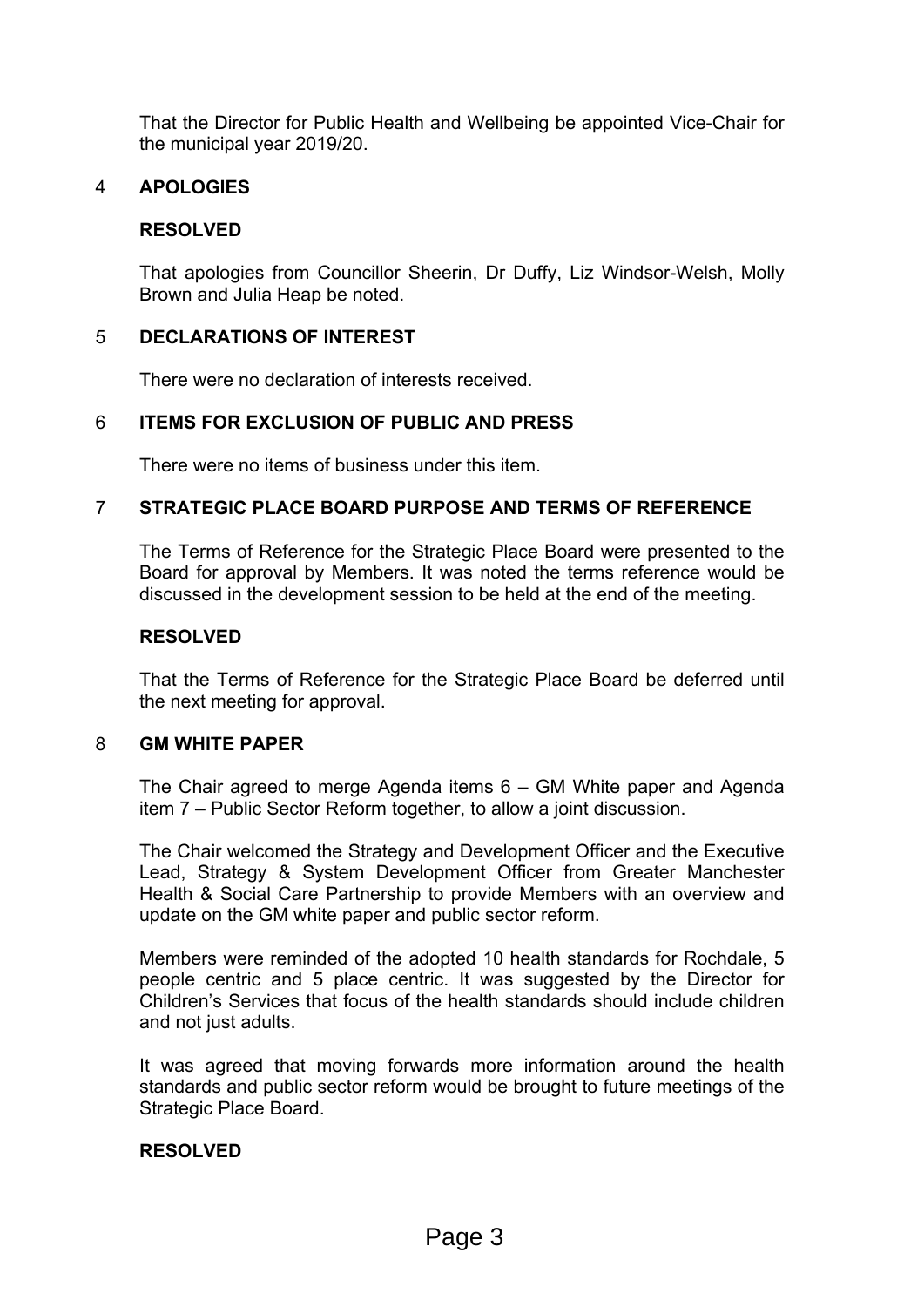That the overview on the GM White paper and Public Sector Reform be noted.

## 8 **PUBLIC SECTOR REFORM**

See Minute Number 8.

## 9 **ROCHDALE BOROUGH -STRATEGIC PLANS, PROGRESS AND NEXT STEPS**

It was noted that this item would form part of the Boards development session at the rise of the meeting.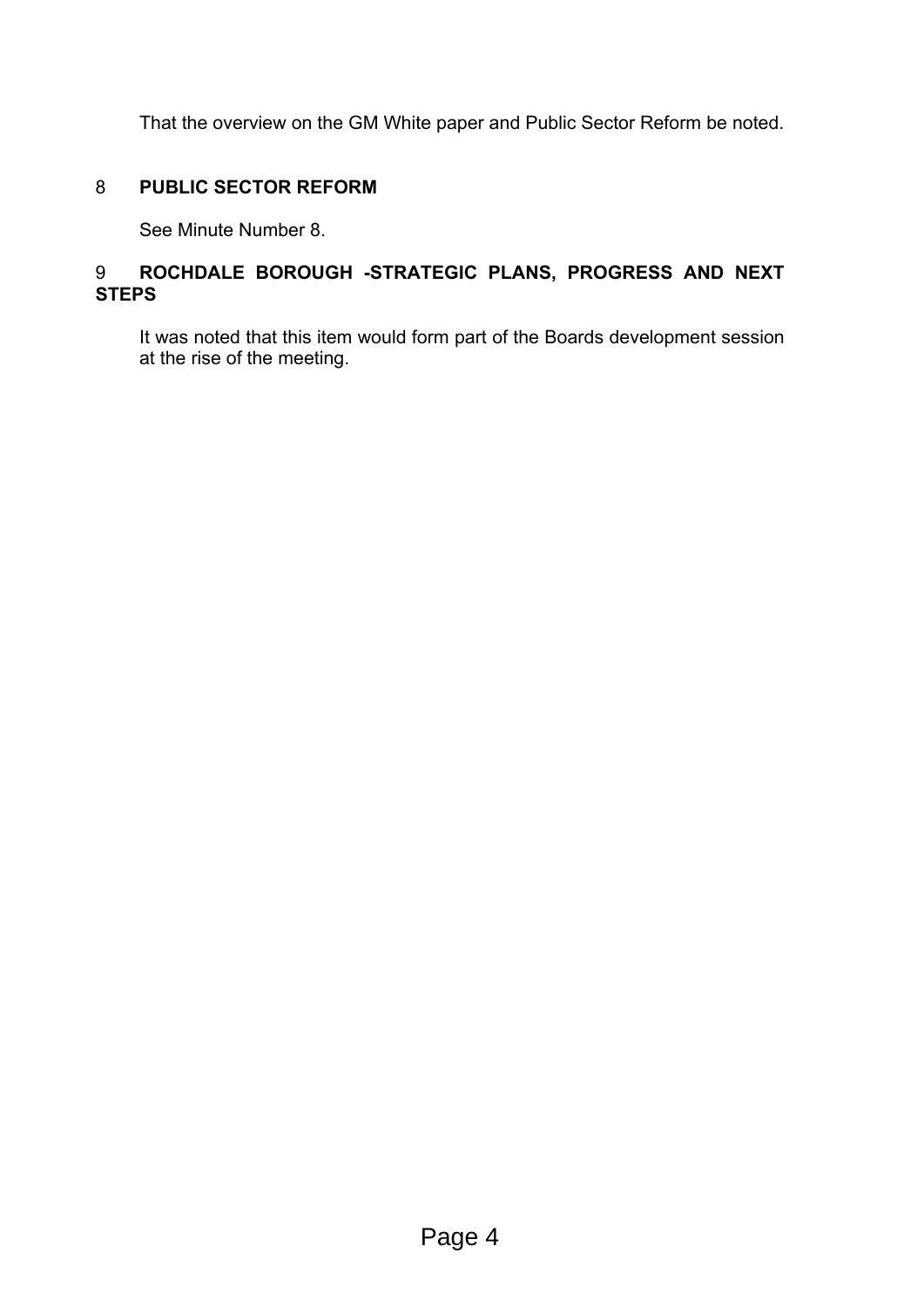# Agenda Item 5

## **Appendix 1**

## **Strategic Partnership Board – Terms of Reference**

The Strategic Partnership Board will bring together public services, citizens and businesses, utilising the strengths of communities alongside service providers in the shared leadership and strategic development of integrated, collaborative and needs driven public services.

## **1. Accountable to**

The Strategic Partnership Board will be accountable to Full Council in its capacity as a Board of the local authority and will be subject to Overview and Scrutiny.

In regards to matters under Health and Wellbeing the Strategic Partnership Board will be subject to scrutiny by the Health, Schools and Care Overview and Scrutiny Committee and for matters under Public Service Reform it will be subject to scrutiny by the Corporate Overview and Scrutiny Committee.

## **2. Accountable for**

- Integrated Commissioning Board Sub-Committee
- Public Service Reform Sub-Group
- Strategic Partnership Board Governance Sub-Group (limited time while the Strategic Partnership Board beds in)

The Strategic Partnership Board will be responsible for the creation of sub groups/committees under its remit, including the terms of reference and the Membership of sub groups/committees.

## **3. Background**

The Strategic Partnership Board is the merging of the Rochdale Health and Wellbeing Board and Rochdale Borough Public Service Reform (PSR) Steering Group. The aim of merging these groups is to achieve better health, wellbeing and social care outcomes for the residents of Rochdale Borough Council, as well as lead and oversee the reform of public services within the Borough. **Agenda Item 5**<br> **Partnership Board – Tern**<br> **p** Board will bring togethes<br>
strengths of communities alcontategic development of integrategric<br>
reating the subject of integrating the subject of integrating by the Health an

## **4. Statutory Responsibilities, Role and Purpose**

The Strategic Partnership Board will have two core functions: 1) improve the health and wellbeing of the Borough and 2) oversee the reform of public services in the Borough.

The Strategic Partnership Board will provide shared leadership of a strategic approach to the health, wellbeing and public service reform of the Borough and its communities that reaches across all relevant organisations. In doing so, there will be shared ownership of the Board by all its Members and accountability to the communities of the Borough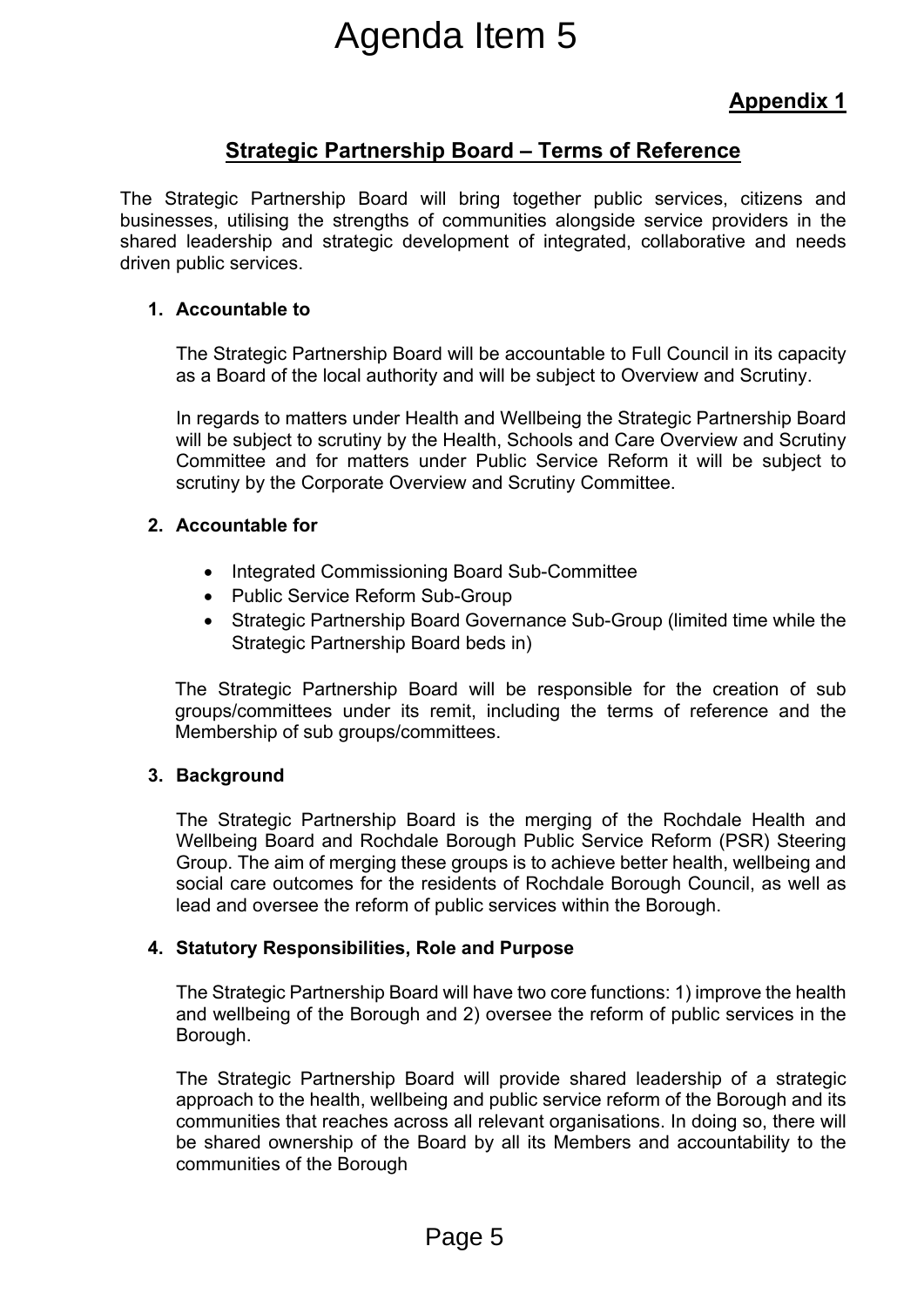The Strategic Partnership Board will;

- 1. Foster collaboration and communication across the public service system in the Borough.
- 2. Carry out the statutory duties relating to Health and Wellbeing Board as set out in the Health and Social Care Act 2012. These are:
	- The preparation of Joint Strategic Needs Assessments (JSNAs) and Joint Health and Wellbeing Strategies (JHWSs), on behalf of the local authority and CCG's;
	- The duty to encourage integrated working between health and social care commissioners, including providing advice, assistance or other support to encourage arrangements under Section 75 of the National Health Service Act 2006 (lead commissioning, pooled budgets and integrated provision) in connection with the provision of health and social care services;
	- Power to encourage close working between commissioners of health related services and the Board
	- A power to encourage close working between commissioners of health related services and commissioners of health and social care services;
	- Any other functions that may be delegated by the Council under Section 196(2) of the Health and Social Care Act 2012
- 3. Ensure that all available resources to support health improvement and people's quality of life are used efficiently and to their full potential.
- 4. Lead an assessment of the health and wellbeing needs of the local population and produce a high-level Joint Strategic Needs Assessment.
- 5. Develop a joint health and wellbeing strategy, that provides an overarching framework and identifies priorities for action within which commissioning plans for the NHS, social care, public health and other health and wellbeing related services will be developed.
- 6. Shift the focus of services from crisis management to a preventative approach at key points in the whole life course of the service.
- 7. Challenge all partners to fully deliver their contribution to the Borough's priorities for health and wellbeing.
- 8. Lead joint working and ensure coherent and co-ordinated commissioning strategies, including those of the NHS Commissioning Board.
- 9. Provide public accountability for services that are directly related to the health and wellbeing of the local population.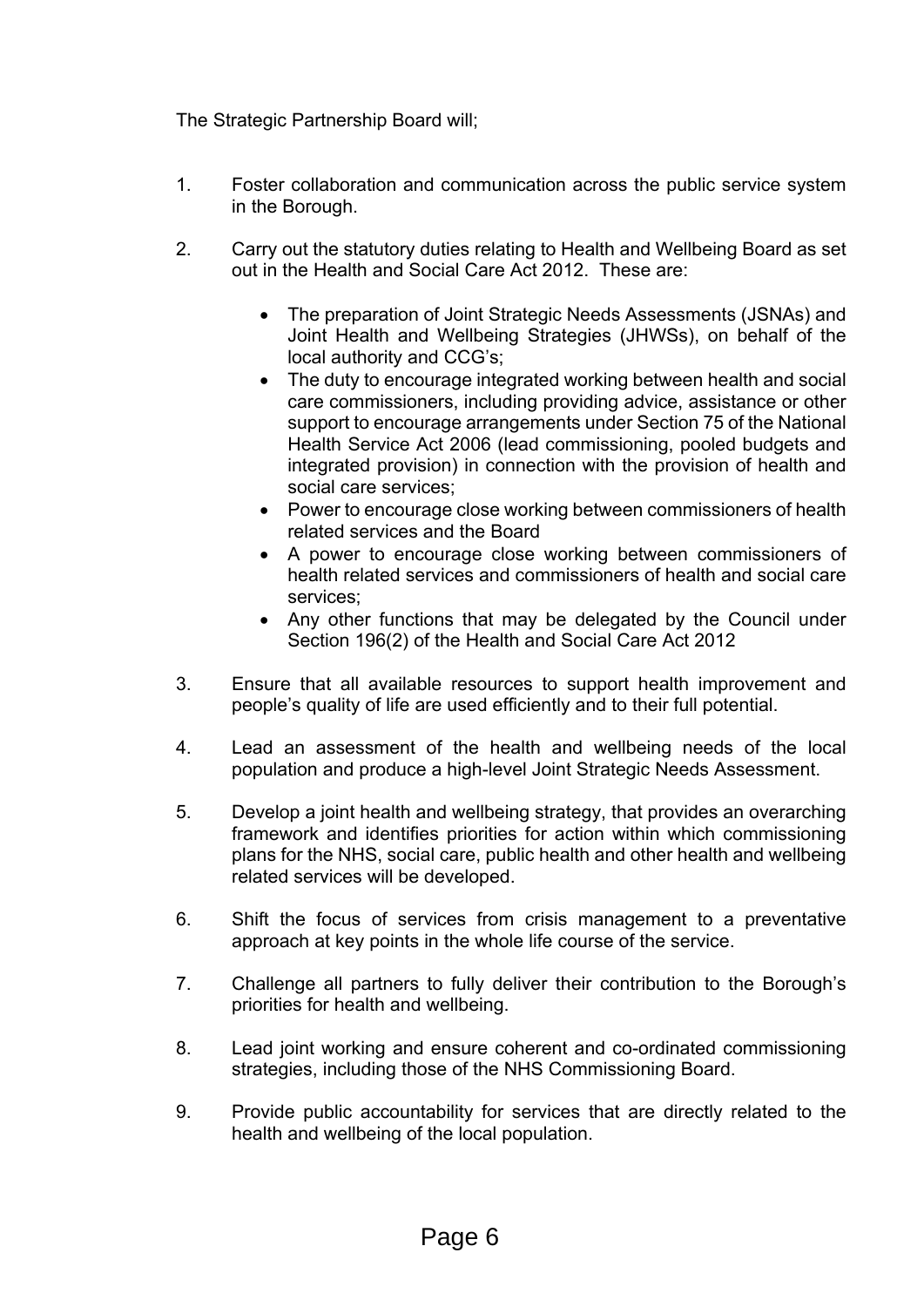- 10. Ensure all partners fully understand what outcomes the Board are working to and use robust performance management structures to measure progress and success.
- 11. Maintain an oversight of the allocated public health budgets and how these are spent.
- 12. Pull together the commissioning activities of the local NHS services and the local authority where this aligns with delivery of the joint health and wellbeing strategy, and through integrated commissioning, identify assurances from joint commissioning structures are value for money and ensure equity of access and outcomes.
- 13. Identifying and co-ordinating the removal of blockages to the successful delivery of Public Service Reform work in the Borough.
- 14. Create the strategic vison and scope of Public Sector Reform Steering Group.
- 15. Monitoring and managing the factors outside the Steering Group's control that are critical to its success.
- 16. Scrutinise the ongoing work of PSR work streams in the Borough of Rochdale.
- 17. Coordinating all processes to ensure the successful implementation of PSR.

## **5. Operating Principles**

The Strategic Partnership Board will have the following operating principles:

| Wellbeing                                                                                                                                                                                                                                                                                                                                                                                                           | <b>Service Reform</b>                                                                                                                                                                                                                                                                                                                                                                                                                                                                                          |  |  |  |  |  |
|---------------------------------------------------------------------------------------------------------------------------------------------------------------------------------------------------------------------------------------------------------------------------------------------------------------------------------------------------------------------------------------------------------------------|----------------------------------------------------------------------------------------------------------------------------------------------------------------------------------------------------------------------------------------------------------------------------------------------------------------------------------------------------------------------------------------------------------------------------------------------------------------------------------------------------------------|--|--|--|--|--|
| Shared leadership of a strategic<br>approach to the health and wellbeing<br>of communities that reaches across<br>all relevant organisations.<br>A commitment to driving real action<br>and change to improve services and<br>outcomes.<br>Parity between Board Members in<br>of<br>their<br>opportunity<br>terms<br>to<br>the<br>board's<br>contribute<br>to<br>deliberations,<br>strategies<br>and<br>activities. | A new relationship between public<br>services, citizens, communities<br>and<br>businesses that enables shared decision<br>making, democratic accountability, co-<br>production and joint delivery of services.<br>An asset-based approach that recognises<br>and builds on the strengths of individuals,<br>families and our communities.<br>Behaviour change in our communities<br>$\bullet$<br>that builds independence and supports<br>residents to be in control.<br>A place-based approach that redefines |  |  |  |  |  |
| Shared ownership of the Board by all<br>its members (with commitment from<br>their nominating organisations) and<br>accountability to the communities it<br>serves.<br>Openness and transparency in the<br>way that the board carries out its<br>work.                                                                                                                                                              | services and places individuals, families,<br>communities at the heart.<br>A stronger prioritisation of wellbeing,<br>$\bullet$<br>prevention and early intervention<br>An evidence-led understanding of risk<br>impact to ensure<br>the<br>right<br>and<br>intervention at the right time.                                                                                                                                                                                                                    |  |  |  |  |  |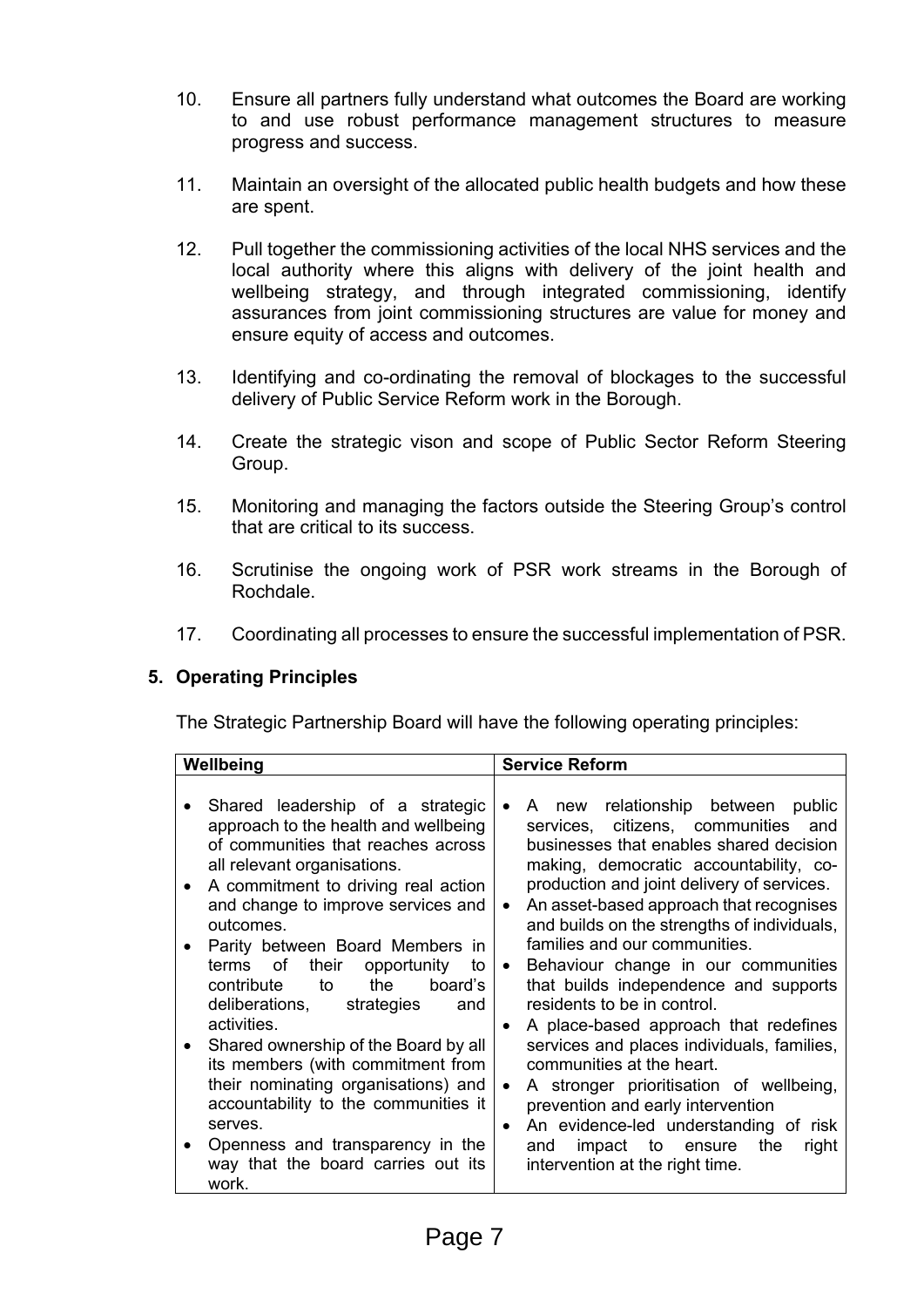| Inclusiveness in the way it engages $\cdot$<br>with patients, service users and the       |  | An approach that supports<br>development of new investment and     |         |  | the      |
|-------------------------------------------------------------------------------------------|--|--------------------------------------------------------------------|---------|--|----------|
| public.<br>• To reduce health inequalities.<br>• To promote prevention and early<br>help. |  | resourcing<br>collaboration with a wide range of<br>organisations. | models, |  | enabling |

## **6. Code of conduct and member responsibilities**

All Members of the Strategic Partnership Board are required to comply with Rochdale Borough Council's Code of Conduct, including submitting a Register of Interests.

In addition, all Members of the Strategic Partnership Board will commit to the following roles, responsibilities and expectations:

- They make every effort to attend meetings. Substitutes can be sent. Failure to attend three consecutive meetings will lead to a review of their membership.
- Members endorse the collaborative model and work to ensure its achievement.
- They are prepared for the meetings, and have read papers circulated in advance.
- They will represent the views of the group, organisation, and / or partnership that they speak for and they will ensure that Strategic Partnership Board business is reported back to that group, organisation / partnership as required.
- They will be able and willing to make decisions on behalf of the body/ organisation/partnership that they speak for; this must also apply when substitutes are sent.
- They will take forward any actions that they have agreed to develop, and then report back any progress to the group in the timescales agreed.
- Members will adhere to the seven principles of public life.

## **7. Membership and Membership operation**

As the Board will undertake Health and Wellbeing functions, certain members of the Board are prescribed. In the interests of inclusivity and shared ownership, the Council has the ability to extend its membership to include representatives who can support the work of the Board. All Members of the Board have equal voting rights. The Membership of the Strategic Partnership Board shall be  $X$  (need to tally this once membership is confirmed) voting Members. Before attending the Strategic Partnership Board all new Members must attend training on the role and remit of the Board.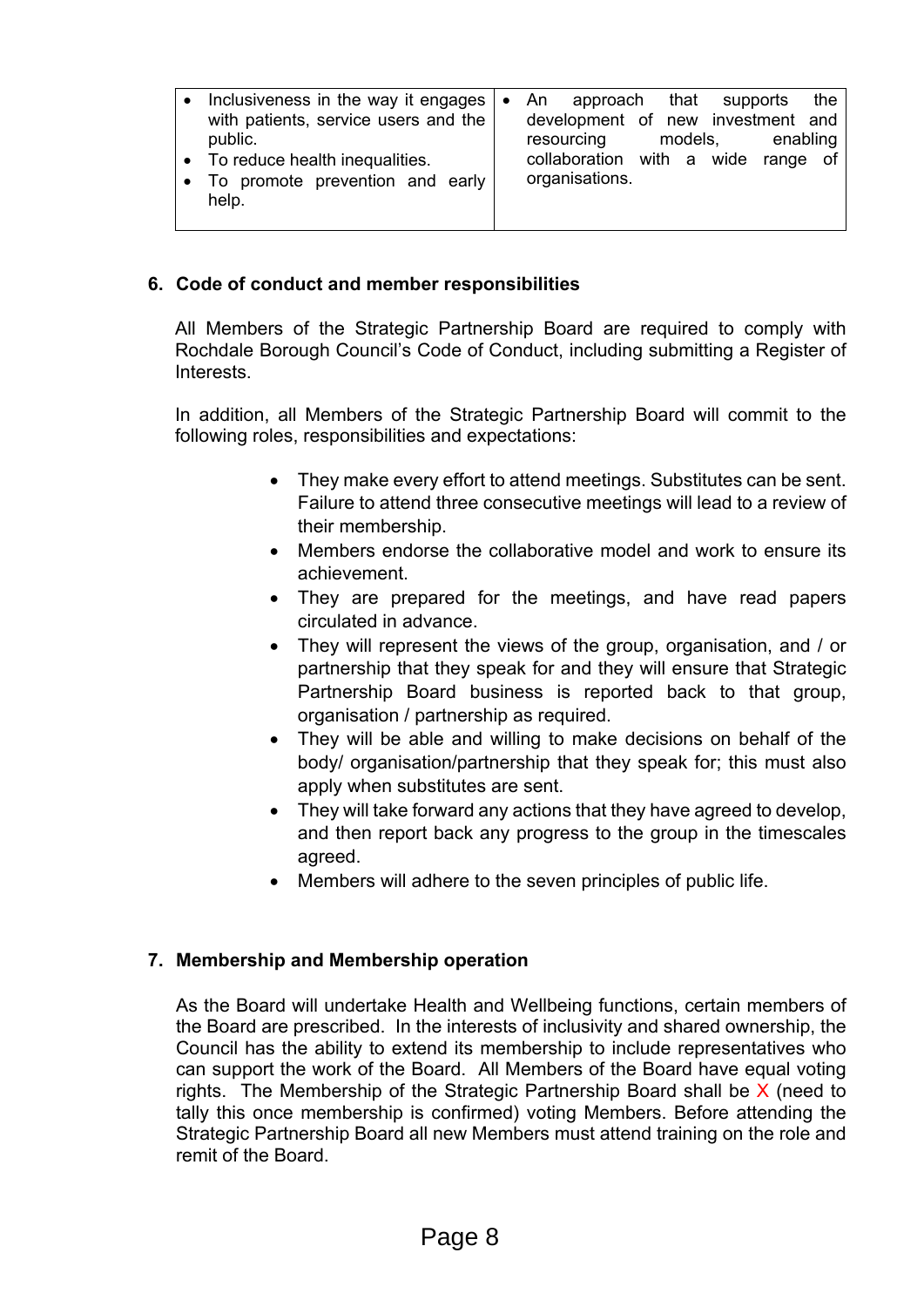Membership must include:

- Portfolio Holder with responsibility for Health/Public Health
- Portfolio Holder with responsibility for Children's Services
- Portfolio Holder with responsibility for Adult Care
- Portfolio Holder with responsibility for Finance
- Leader of the Conservative Group
- Director of Adult Social Services for the local authority
- Director of Children's Services for the local authority
- Director of Public Health for the local authority
- Chief Officer of the LCO
- A representative of the local Healthwatch for the Borough
- A representative of the Clinical Commissioning Group
- Action Together
- $\bullet$  GMP
- GM Fire and Rescue Service
- National Probation Service
- DWP
- Further/Higher Education Sector
- $\bullet$  RBH

## **Substitutes**

Substitutes from each of the partner organisations will be permitted, however, membership should be reviewed if a named Board member not attend for 3 consecutive meetings.

## Attending Strategic Partnership Board advisors

- Chief Executive Rochdale Borough Council
- Director of Neighbourhoods
- Deputy Chief Officer and Executive Nurse
- Director of Commissioning (DASS) Joint Commissioning
- Rochdale Borough Council Monitoring Officer

## **8. Quorum**

Quorum shall be a third of the voting Membership rounded up. At least one Elected Member must be present in order for the meeting to be declared quorate

Where a meeting is inquorate those Members in attendance may meet informally but any decisions shall require appropriate ratification at the next quorate meeting of the Strategic Partnership Board in order for decisions to be legal/legally binding.

## **9. Chair**

The Chair will be appointed on an annual basis at the first meeting of the municipal year and will be elected from the Strategic Partnership Board voting Membership.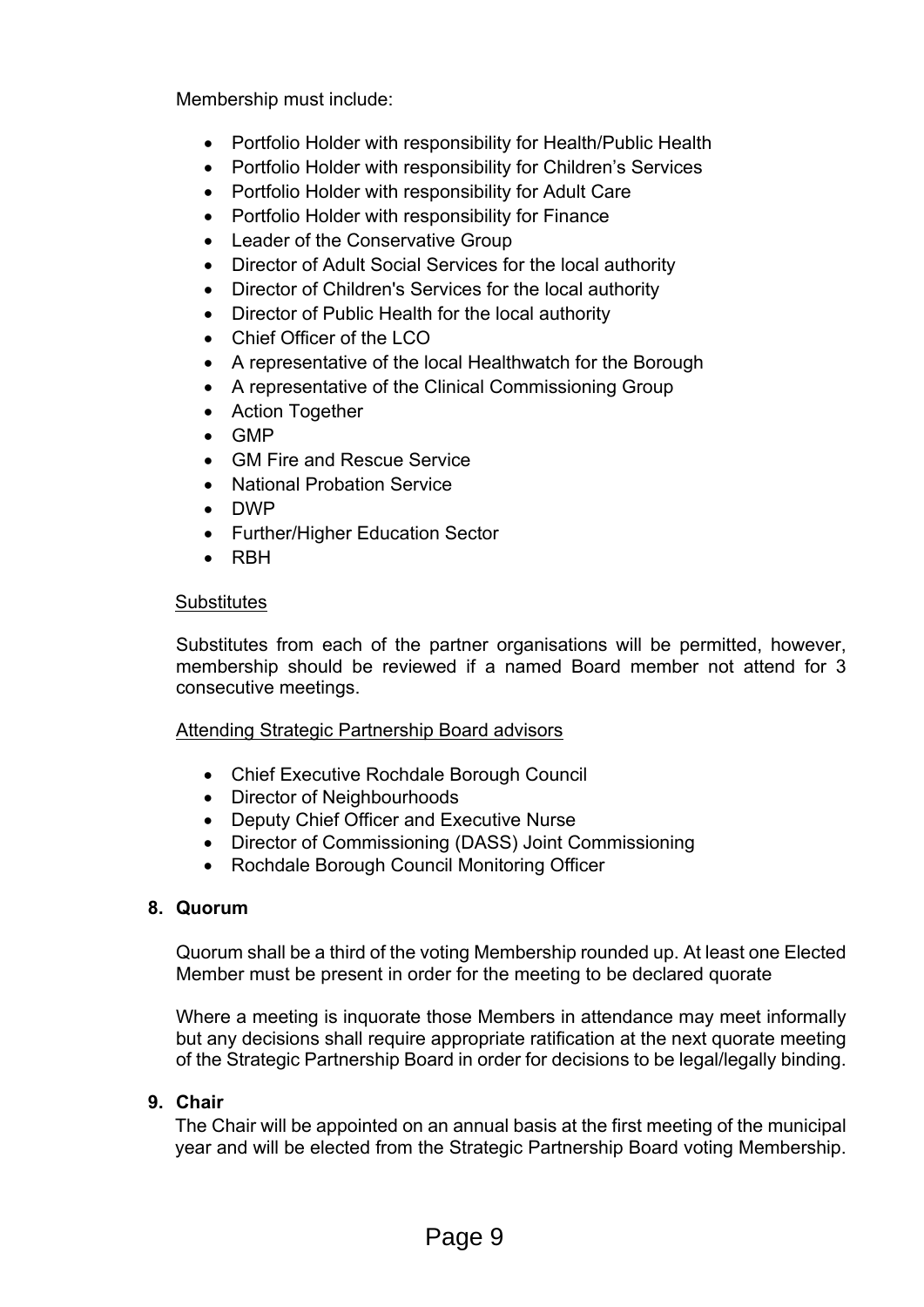If the Chair or Vice-Chair are not in attendance then a Chair will be appointed from the floor of those voting Members present.

The Chair will ensure:

- Meetings are conducted in a fair and transparent business-like fashion.
- Decisions are clear and organisations are accountable.
- Any actions required have a clearly identified lead person to take forward the action, and timescale.
- That a shared culture and language, common purpose and trust are endorsed through a collaborative leadership style.

## **10.Vice-Chair**

The Vice-Chair will be appointed on an annual basis at the first meeting of the municipal year and will elected from the Strategic Partnership Board voting Membership.

The Vice-Chair will be a Member of the Public Service Reform Steering Group on behalf of the Strategic Partnership Board.

## **11.Voting**

Decision making will be taken were possible on a collaborative basis, but each Member of the Board will have one vote. The Chair at their discretion can chose to withhold their vote, but in the event of a split decision will have the casting vote.

## **12.Meetings of the Strategic Partnership Board**

Formal meetings of the Strategic Partnership Board will be held in public and shall be held on a bi-monthly basis. If the business to be considered involves confidential or exempt business, the Strategic Partnership Board can resolve to exclude the public during consideration of that business. Meetings were possible will be held on the first Thursday of the relevant month at 2pm.

## **13.Strategic Partnership Board Agendas and work programme**

There will be standing items on each agenda these are:

- Declarations of Interest
- Minutes of the Previous Meeting
- Updates from each of the subgroups of the Strategic Partnership Board Integrated commissioning Board, Sector Reform Steering Group and Strategic Partnership Board Governance Sub-Group if appropriate and if they have met since the last meeting of Strategic Partnership Board.
- Greater Manchester Public Sector Reform Update

## **14.Co-ordination and Servicing of meetings**

The Strategic Partnership Board will be co-ordinated and serviced by a Senior Member of Governance Services from Rochdale Borough Council, and will: